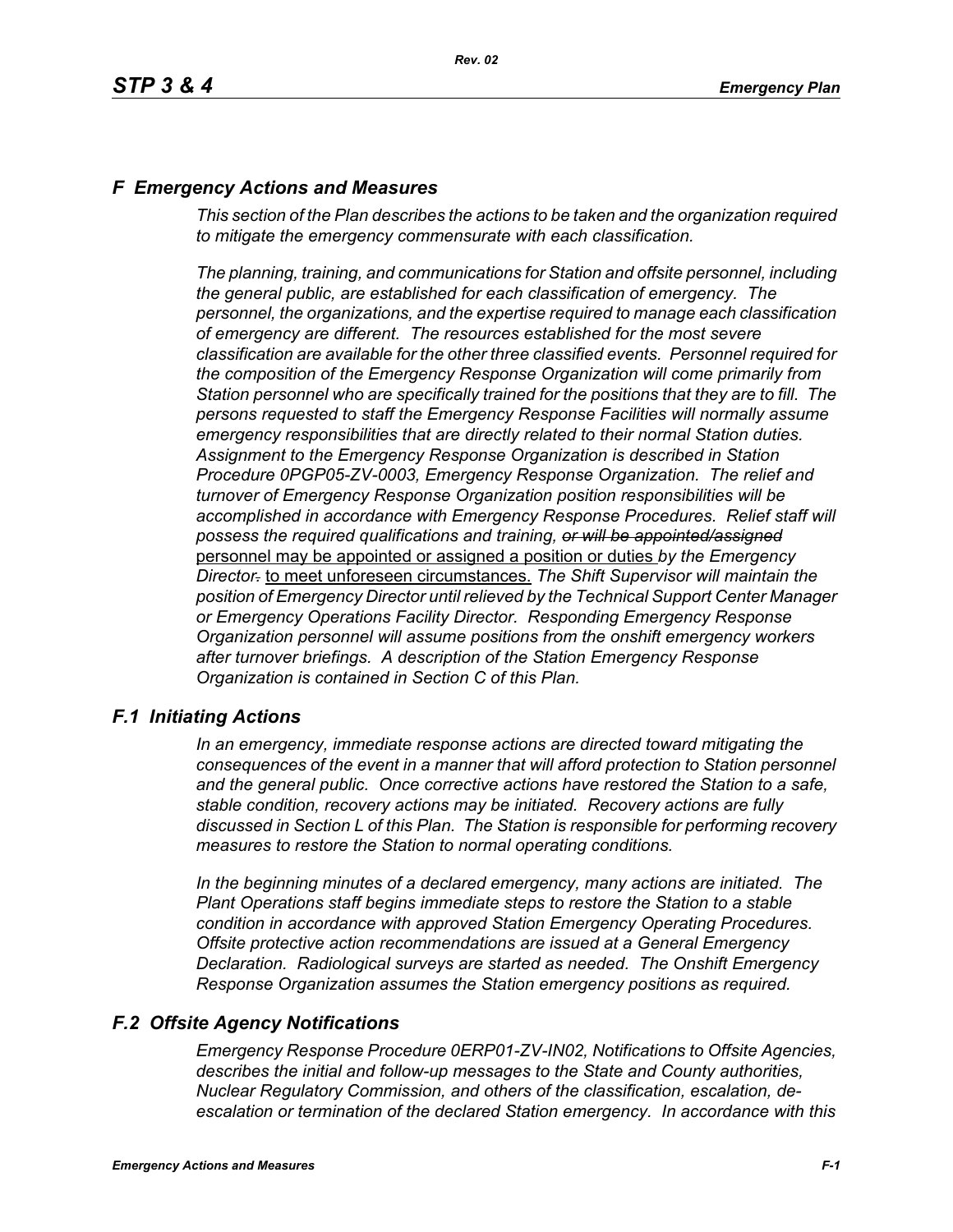*emergency response procedure, the following information is provided to State and local governments. This information includes but is not limited to:*

- *Station status,*
- *Release status and dose projections,*
- *meteorological conditions,*
- *results of Offsite Field Team monitoring, and*
- *protective action recommendations.*

## *F.3 Assembly and Accountability*

*The assembly and accountability of Protected Area personnel will be accomplished in accordance with Emergency Response Procedure 0ERP01-ZV-IN04, Assembly and Accountability. Personnel in the Protected Area will be monitored for contamination. The Emergency Director initiates the Assembly and Accountability process by directing the sounding of the Assembly Alarm and providing assembly instructions over the plant public address system. Personnel shall assemble in predetermined assembly areas identified in 0ERP01-ZV-IN04, Assembly and Accountability.*

*Personnel assembling in the Protected Area of the Station are accounted for by the security computer system. Backup methods are provided in the event the security computer fails. The Emergency Response Procedure 0ERP01-ZV-IN04, Assembly and Accountability, is designed to achieve this emergency action within 30 minutes. A list of missing personnel compiled by the Security Force Supervisor will be provided to the Security Manager for dissemination to the Emergency Director. A Search and Rescue team will be dispatched to locate and, if necessary, rescue missing Station personnel.*

*Evacuated personnel will be monitored at an offsite Reception Center, if required by radiological conditions.*

# *F.4 Access Control to Site Areas*

*Access control to site areas is the overall responsibility of the Security Manager. During an Alert, Site Area Emergency, or General Emergency, individuals entering or leaving the site may be directed to one gatehouse or the Emergency Operations Facility which may serve as the alternate facility for access control operations.* 

## *F.5 Site Evacuation*

*Site evacuation may be implemented at any time under the authority of the Emergency Director and shall be implemented after* personnel *accountability for a Site Area Emergency or General Emergency. The Emergency Director orders the evacuation of Station personnel after careful consideration of the benefits and risks involved. The detailed responsibilities and functions of the Station personnel during an evacuation are contained in Emergency Response Procedure 0ERP01-ZV-IN05, Site Evacuation.*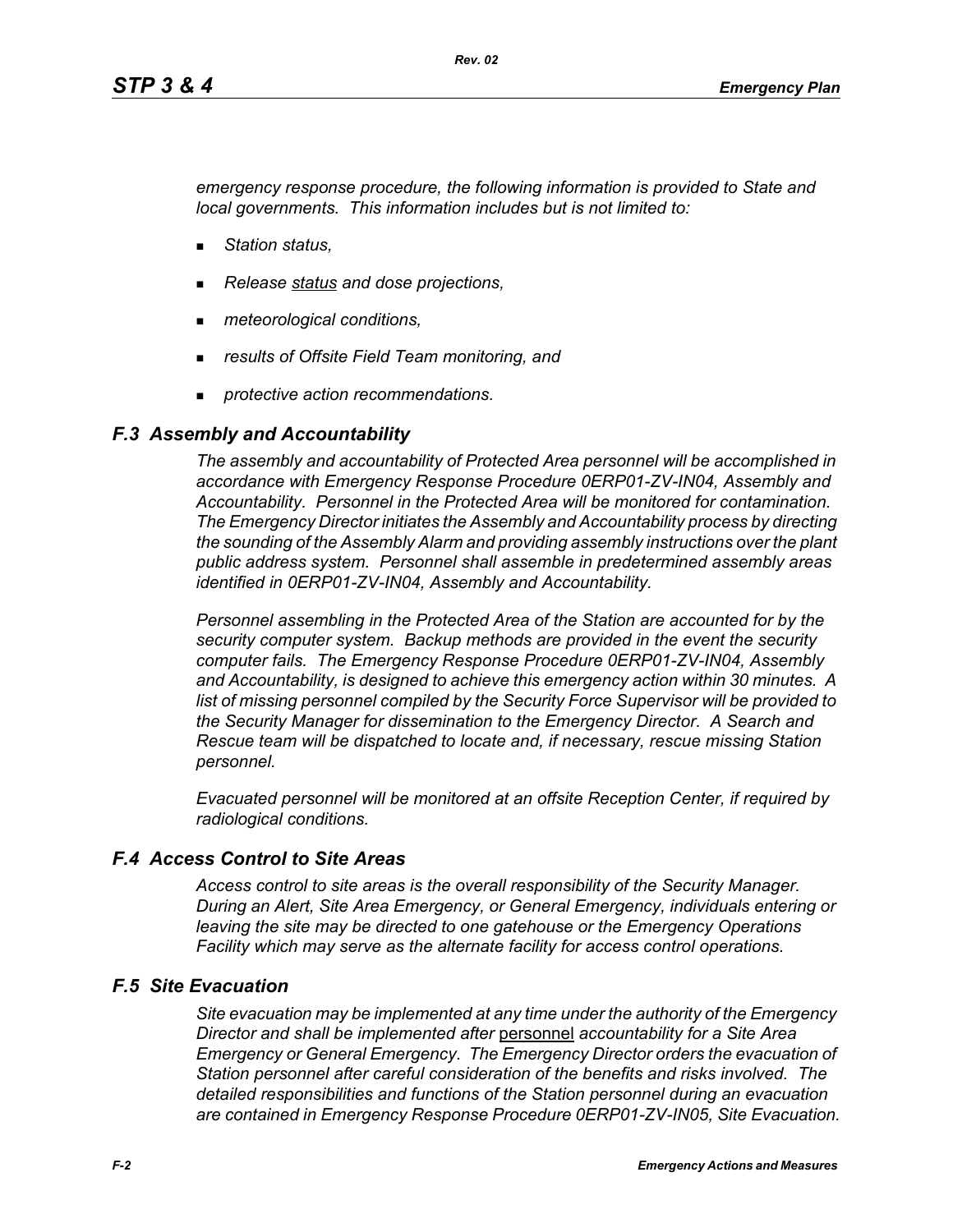*When site evacuation is ordered and contamination monitoring cannot be performed onsite due to a radiological release, personnel from the affected area(s) will report to designated Offsite Reception Center(s), activated by the Matagorda County Emergency Management Director, for radiological monitoring and decontamination, if required.*

*A site evacuation is considered when the conditions that require an area evacuation are not confined to a Station building or when general area radiation levels outside the Radiologically Controlled Area exceed Emergency Plan limits as stated in Section J of this Plan. In addition, a site evacuation could be initiated following an area evacuation if a hazard continues to increase in severity or spreads to other areas, or the Emergency Director deems it necessary that nonessential personnel be evacuated from the Station. Emergency Response Procedure 0ERP01-ZV-IN05, Site Evacuation takes into consideration evacuation routes and alternatives for inclement weather and radiological conditions. A site evacuation may be delayed by the Emergency Director if any of the following conditions exist:*

- *Severe weather conditions which would threaten safe transport;*
- *A significant radiological hazard which would be encountered;*
- *A security threat occurring which would have an adverse impact on personnel leaving the site*
- *A condition similar to these in magnitude which, in the opinion of the Emergency Director would adversely affect site personnel.*

### *F.6 Onsite Shelter*

*Shelter may be implemented under the authority of the Emergency Director at any time. All hazards are monitored by the Emergency Response Organization (ERO) and appropriate protective actions given to emergency workers. The Emergency Director orders onsite shelter of station nonessential personnel after careful consideration of the benefits and risks involved. The responsibilities and functions of the station nonessential personnel during onsite shelter are contained in Emergency Response Procedure 0ERP01-ZV-IN05, Site Evacuation.*

#### *F.7 Medical Assistance*

*Medical assistance for offsite treatment of radiologically contaminated personnel is described in Station Procedure 0PGP03-ZA-0106, Emergency Medical Response Plan and 0POP04-ZO-0004, Personnel Emergencies, and in Section J of this Plan.*

### *F.8 Emergency Classification Actions*

*The following subsections describe the emergency actions to be taken during any of the four declared emergency classifications. The resources described are what is normally expected to be used for a particular classification, but are available to any emergency classification.*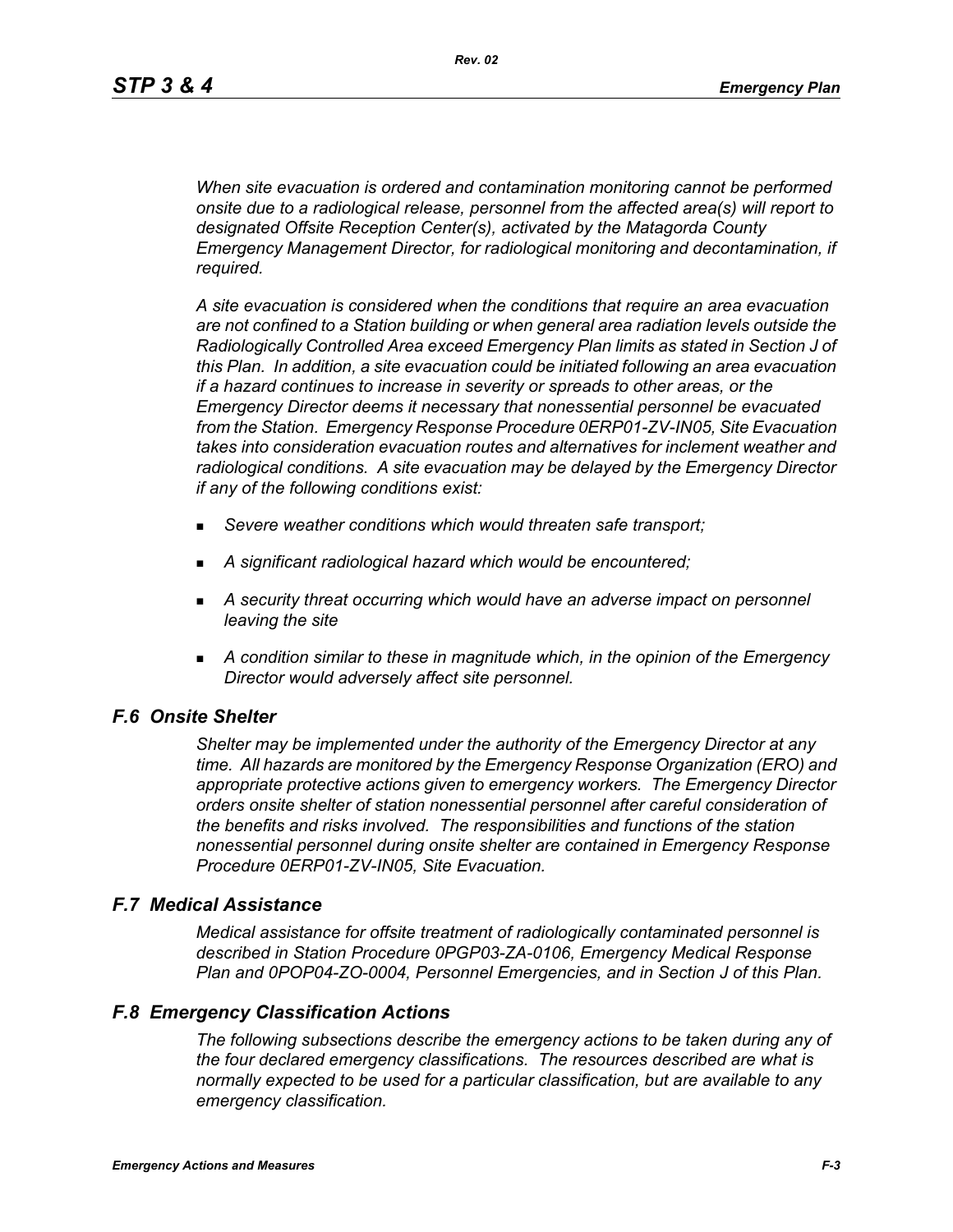# *F.8.1 Unusual Event*

*Typical actions for an Unusual Event emergency classification are as follows:* 

- *Improve station conditions;*
- *Alert the onshift personnel;*
- *Notify the State, County and Nuclear Regulatory Commission agencies;*
- *Terminate or mitigate the consequences of the event.*

*The Control Room is the primary control center for emergency response, notifications, Station control, and monitoring of process parameters for this class of emergency. A functional diagram of communication links for an Unusual Event is depicted in Figure F-1.* 

*Actions for an Unusual Event are normally handled by the onshift Emergency Response Organization personnel complement and usually require no outside assistance. Additional Emergency Response Organization personnel are available through Emergency Response Procedure 0ERP01-ZV-IN03, Emergency Response Organization Notification.* 

*State and County authorities will not be required to take any action unless requested by their respective Emergency Directors or the Station Emergency Director.* 

*Information concerning the Unusual Event will be provided to Public Affairs for dissemination to the general public. The Unusual Event emergency classification will be maintained until an escalation or termination occurs.* 

*There are normally no Recovery actions for an Unusual Event emergency classification. Termination will usually be declared for an Unusual Event emergency classification.*

## *F.8.2 Alert*

*Typical actions for Alert classification are as follows:* 

- *Alert the onshift personnel of the emergency classification;*
- *Terminate or mitigate the consequences of the event;*
- *Augment the onshift complement by activating the Technical Support Center and Operations Support Center Emergency Response Facilities;*
- *The Emergency Operations Facility will be fully staffed and may be activated at the discretion of the Emergency Director or Facility Director;*
- *Provide dose estimates and projections and meteorological assessments to State and County authorities if radioactive material is being released or may be released;*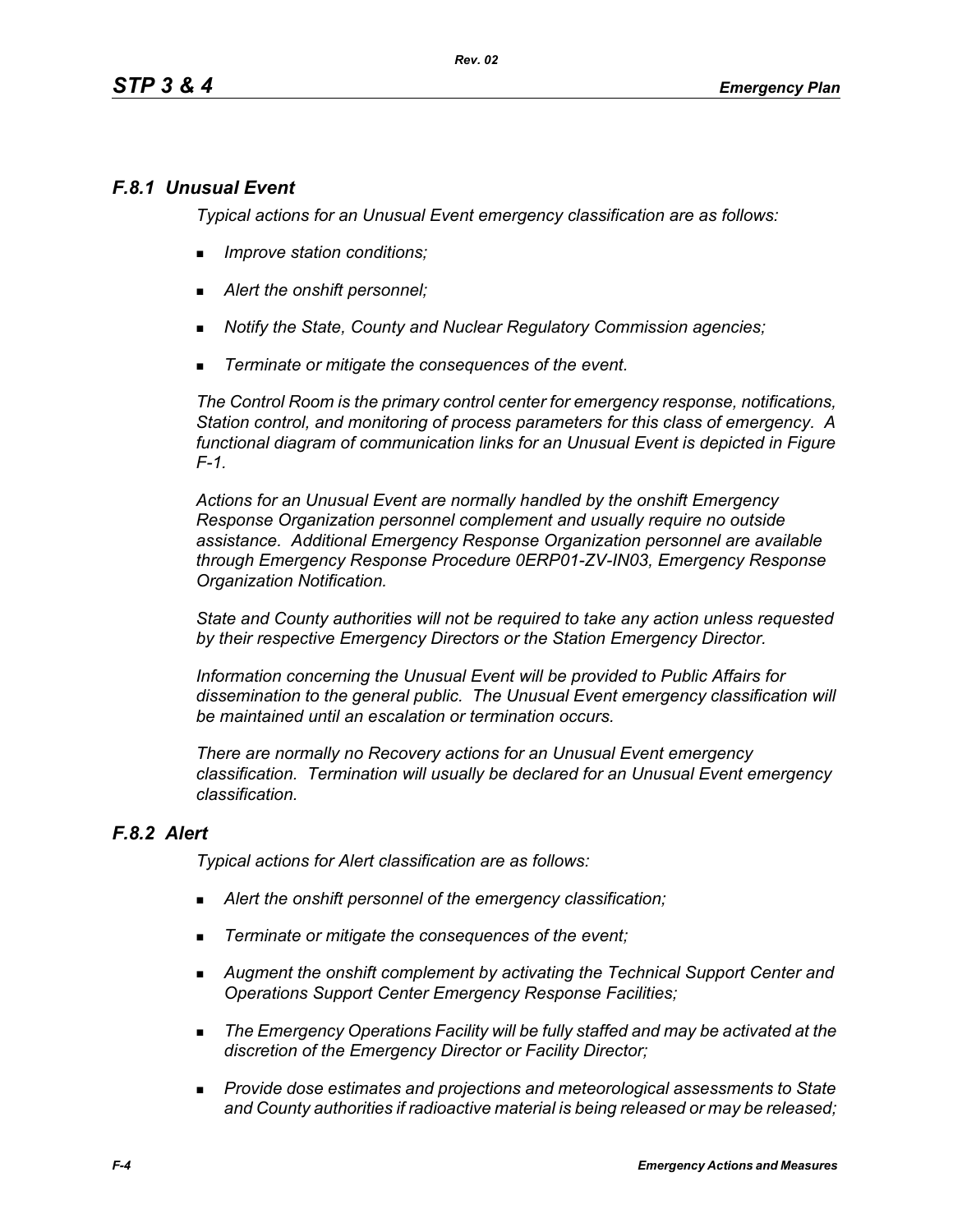- *Provide Station status to State and County authorities;*
- *Make specified immediate and follow-up notifications to State and County authorities and the Nuclear Regulatory Commission; and,*
- *Staff the Joint Information Center*

*The initial recognition of an emergency condition, the classification of the emergency, and the immediate and follow-up actions by the Onshift Emergency Response Organization are performed in accordance with Emergency Response Procedures. The Control Room is the primary control center for accident mitigation supplemented by the Technical Support Center for emergency management and monitoring of process parameters. Notifications, Station status updates, meteorological assessments, dose estimates and projections, and offsite protective action*  recommendations are normally provided offsite from the Technical Support Center or *the Emergency Operations Facility. A functional diagram of communication links for an Alert is depicted in Figure F-2. The Technical Support Center is used to monitor selected Station parameters for assessment of Station conditions. The Technical Support Center also functions to provide the Control Room Shift Supervisor prompt relief as the Emergency Director so that he can place his primary focus on returning the plant to a stable condition. The Operations Support Center is used as a staging area for Emergency Response Teams and backup personnel. The Technical Support Center will be organized and coordinated by the Technical Support Center Manager and the Operations Support Center will be organized and coordinated by the Operations Support Center Coordinator. The Operations Support Center's priorities are established by the Technical Support Center Manager. The Maintenance Manager functions as the Technical Support Center interface for all repairs requested of the Operations Support Center. Further staffing will be dependent on the duration of the emergency. Emergency Response Organization personnel other than the onshift complement are available to staff the Technical Support Center, Operations Support Center and the Emergency Operations Facility. The Technical Support Center Manager is the Station authority for emergency management and has Emergency Director responsibility and authority. Data links between the Technical Support Center, Operations Support Center, Control Room, and the Emergency Operations Facility will provide process data, radiological data, Emergency Response Team status, and Station status to the Technical Support Center. An exception to the above*  facility staffing occurs when an Alert is declared due to a hurricane. In this case, the *Emergency Operations Facility personnel can be dismissed at the discretion of the Technical Support Center Manager.* 

*Onsite radiological exposure control is described in Emergency Response Procedure 0ERP01-ZV-IN06, Radiological Exposure Guidelines, and Section J of this Plan.* 

*The Alert will be maintained until escalated, downgraded or terminated by the Emergency Director.*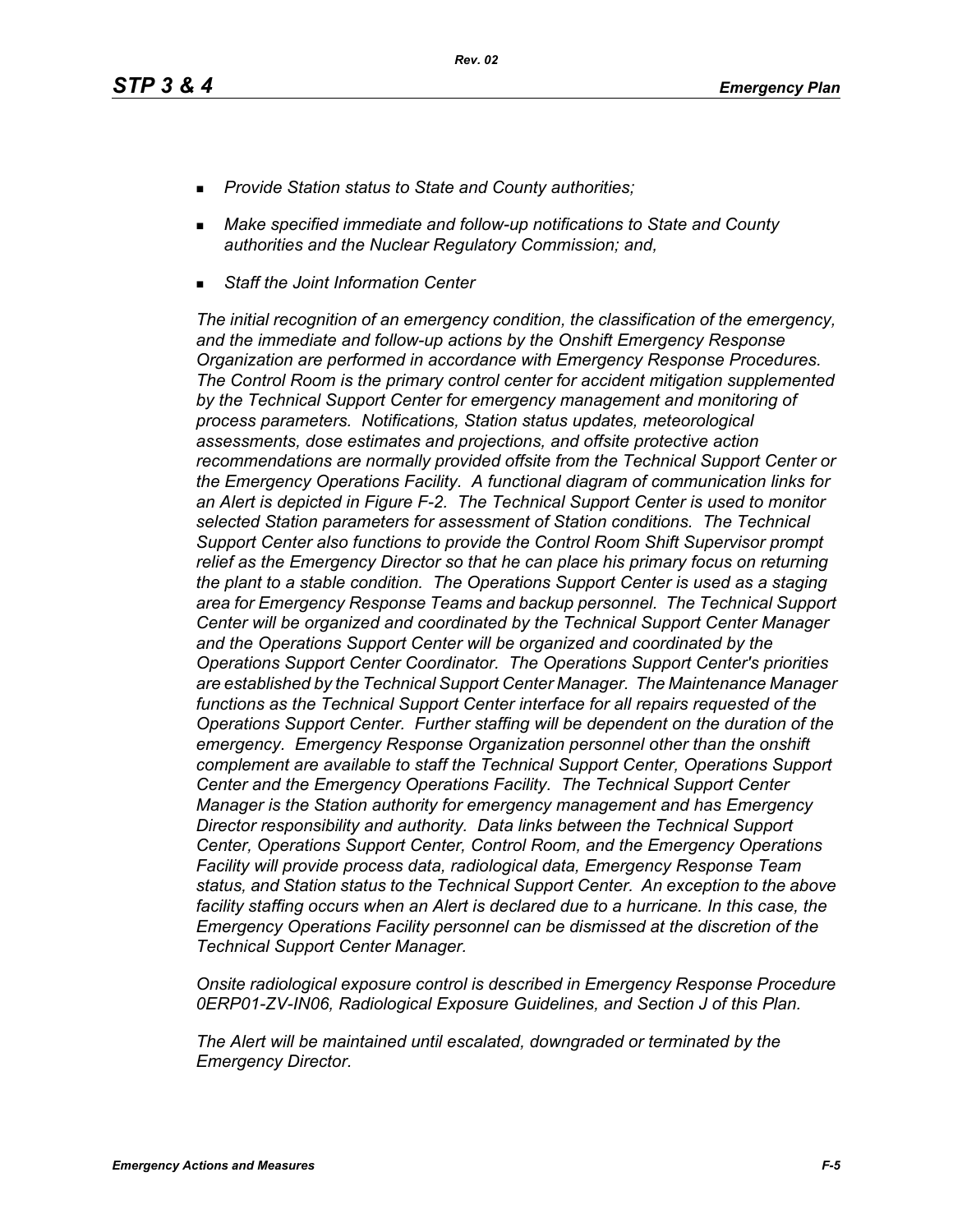*Offsite dose calculations will be performed in accordance with Emergency Response Procedure 0ERP01-ZV-TP01, Offsite Dose Calculations if radioactive releases occur. Offsite protective action recommendations are not required at an Alert.* 

### *F.8.3 Site Area Emergency*

*Typical actions for the Site Area Emergency classification are as follows:* 

- *Alert the onshift personnel of the emergency classification;*
- *Terminate or mitigate the consequences of the event;*
- *Augment the onshift complement by activating all Emergency Response Facilities;*
- *Provide dose estimates and projections and meteorological assessments to State and County authorities if radioactive material is being released or may be released;*
- *Provide Station status to State and County authorities;*
- *Evacuate the site as required;* Conduct assembly and accountability of Protected Area
- *Conduct assembly and accountability of Protected Area;* Evacuate the site as required;
- *Make specified immediate and follow up notifications to State and County authorities and the Nuclear Regulatory Commission; and,*
- *Monitor the environs of the Station to determine doses.*

*The initial recognition of an emergency condition, the classification of a Site Area Emergency, and the immediate and follow up actions by the onshift Emergency Response Organization are performed in accordance with Emergency Response Procedures. The Technical Support Center is the primary control center for direction of the Emergency with technical expertise, Station control, and monitoring of process parameters. At the Site Area Emergency, activation of the Emergency Operations Facility and the Joint Information Center occurs. A functional diagram of communication links for a Site Area Emergency is depicted in Figure F-2. Further staffing will be dependent on the duration of the emergency.*

*Personnel from the Station Emergency Response Organization are available to staff the Technical Support Center, the Operations Support Center, and the Emergency Operations Facility. Upon assumption of command and control, the Emergency Operations Facility Director is the Station authority for emergency management and has Emergency Director responsibility and authority. Data links between the Emergency Operations Facility, Technical Support Center, Operations Support Center, and the Control Room will provide process data, radiological data, emergency response team status, and Station status to the Emergency Operations Facility. An exception to the above facility staffing occurs when a Site Area Emergency is declared due to a hurricane. In this case, the Emergency Operations Facility and Joint*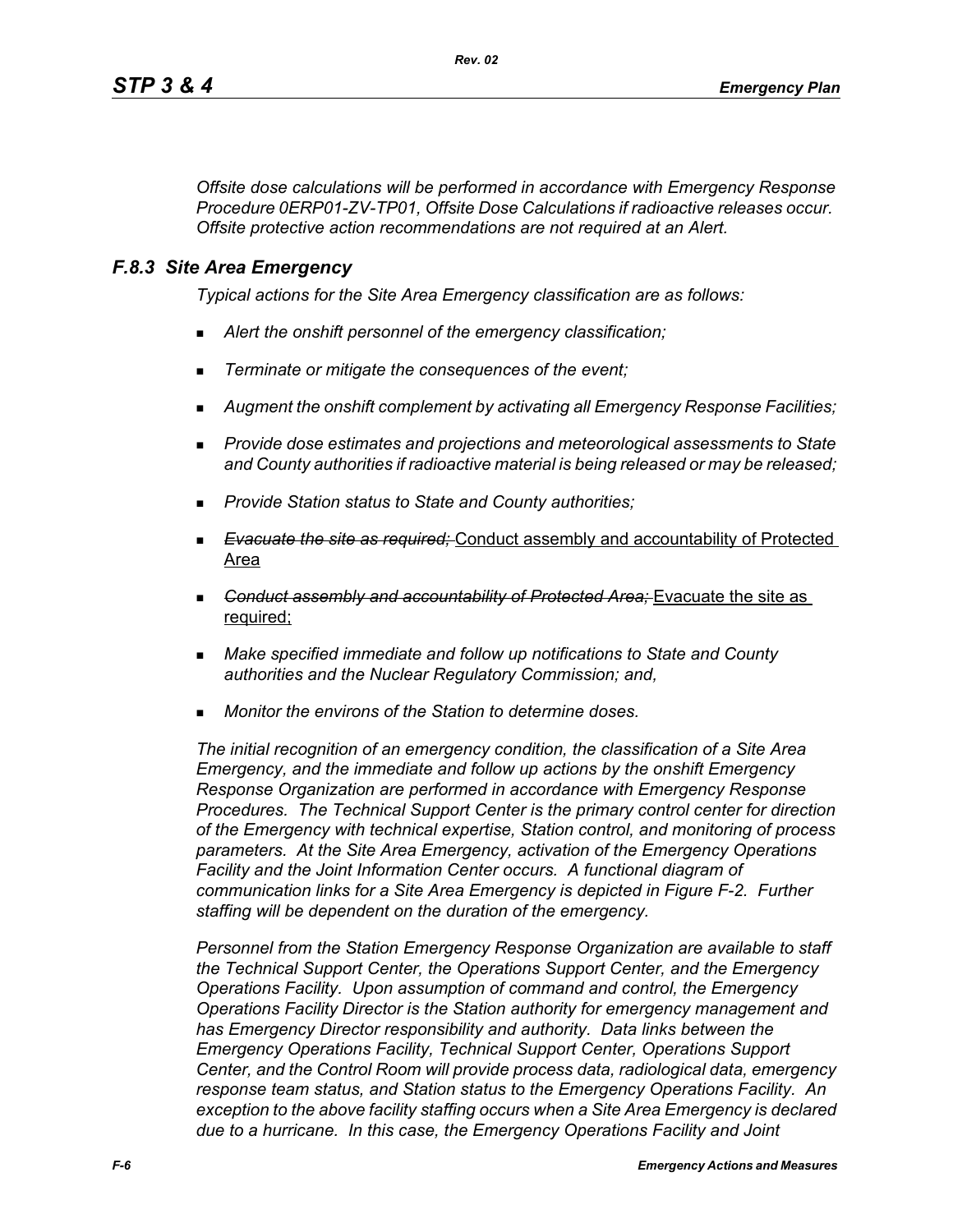*Information Center activation can be delayed at the discretion of the Technical Support Center Manager.* 

*A Site Area Emergency requires close coordination of activities between the State and County authorities and the Station Emergency Director. Protection of the site personnel will be directed toward assessing the doses and plant conditions and implementing appropriate protective actions. Personnel at the Station are the responsibility of the Emergency Director. State and County authorities will activate emergency centers and place key personnel on emergency position status.*

*No offsite protective action recommendations are expected for a Site Area Emergency.* 

*The Emergency Operations Facility Director will provide management level interface with the Nuclear Regulatory Commission and the State and County authorities. Provisions are made in the Emergency Operations Facility to accommodate various State, County, and Federal personnel. To ensure the consistency of actions and information, the Emergency Operations Facility Director shall remain the single onsite source for managing the emergency.* 

*The Joint Information Center will be used for briefing the news media. Media relations are described in Section K of this Plan.* 

*The Site Area Emergency will be maintained until escalation, downgrading, recovery or termination occurs.* 

*A Recovery organization will be established commensurate with the cleanup effort required. Recovery actions for a Site Area Emergency are described in Section L of this Plan.* 

 *Management of the Site Area Emergency may continue for several hours* an extended period *and relief of personnel may be required. Due to the possible length of time required to recover or terminate this emergency classification, food, lodging and transportation may be required for emergency personnel. The logistics to support the Site Area Emergency are depicted in Emergency Response Procedures, i.e., 0ERP01- ZV-EF09, Procurement/Resources Supervisor, 0ERP01-ZV-EF28, Assistant Support Organization Director, and 0ERP01-ZV-TS09, Administrative Manager.*

### *F.8.4 General Emergency*

*Typical actions for the General Emergency classification are as follows:*

- *Alert the onshift personnel of the emergency classification;*
- *Terminate or mitigate the consequences of the event;*
- *Augment the onshift complement by activating all Emergency Response Facilities;*
- *Provide dose estimates and projections and meteorological assessments to State and County authorities if radioactive material is being released or may be released;*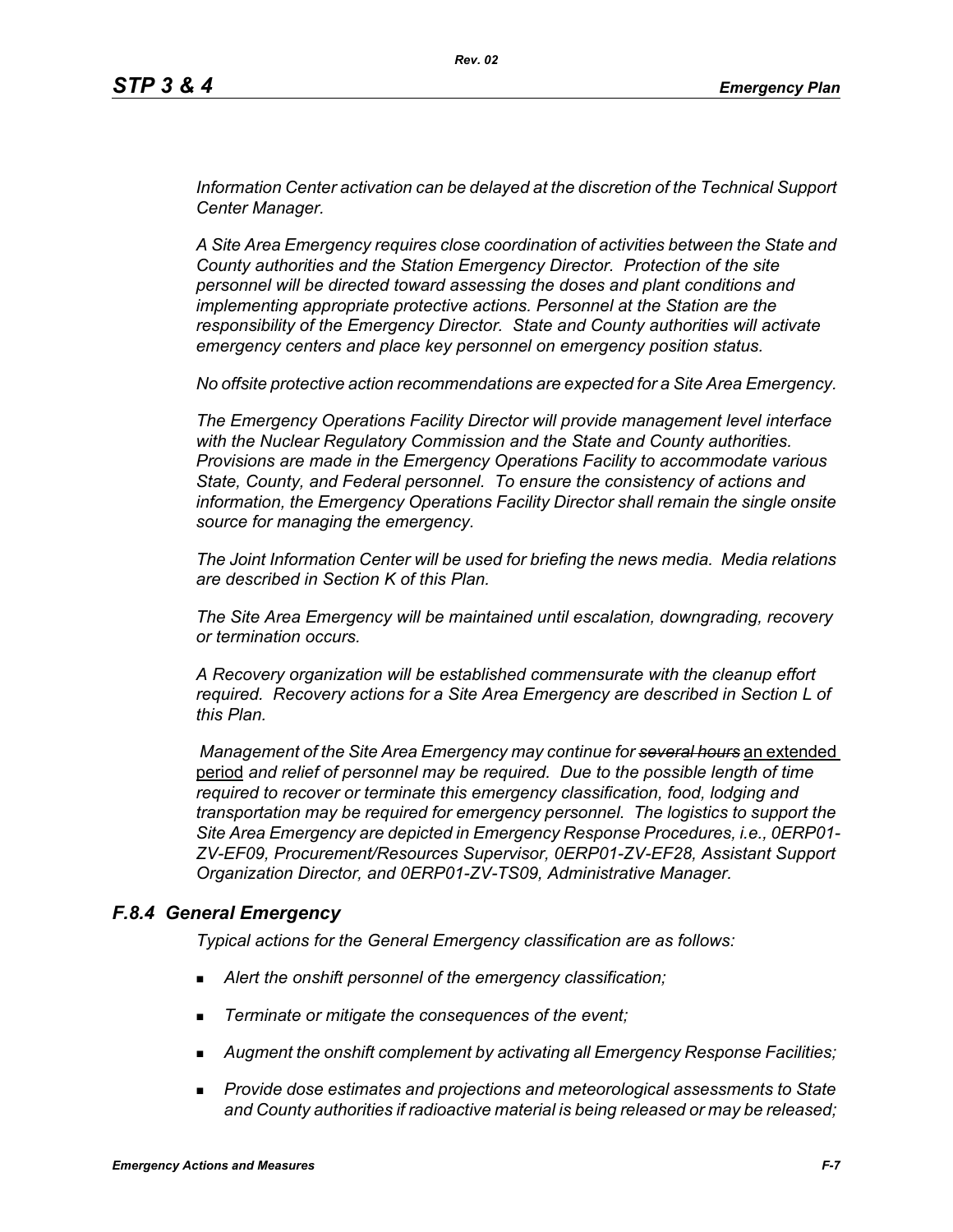- *Provide Station status to State and County authorities;*
- *Evacuate the site as required;*
- *Make specified immediate and follow up notifications to State and County authorities and the Nuclear Regulatory Commission;*
- *Monitor the environs of the Station to determine doses;*
- *Make those necessary protective action recommendations to State and County authorities; and*
- *Provide information to the Joint Information Center for press releases.*

*The initial recognition of a General Emergency condition, the classification of the emergency, and the immediate and follow-up actions by the onshift Emergency Response Organizations are performed in accordance with Emergency Response Procedures. The Emergency Operations Facility is the primary control center for direction of the emergency. Technical expertise is provided from the Technical Support Center for emergency management, Station control, and monitoring of process parameters. Notifications, Station status updates, and meteorological assessments of dose estimates and projections are provided from the Emergency Operations Facility. A functional diagram of communication links for a General Emergency is depicted in Figure F-2. The Operations Support Center is used as a staging area for Emergency Response Teams and backup personnel. The Technical Support Center actions and personnel are organized and coordinated by the Technical Support Center Manager, and the Operations Support Center personnel and actions are coordinated by the Operations Support Center Coordinator. Further staffing will be dependent on the duration of the emergency. Personnel from the Station Emergency Response Organization are available to staff the Emergency Operations Facility, Technical Support Center, Operations Support Center and the Joint Information Center. The Emergency Operations Facility Director is the Station authority for emergency management. Data links between the Emergency Operations Facility, Technical Support Center, Operations Support Center, and the Control Room will provide process data, radiological data, emergency response team status and Station status to the Emergency Operations Facility. In the unlikely event that the Emergency Operations Facility becomes uninhabitable, an Alternate Emergency Operations Facility has been established in Bay City, Texas, at the Bay City Service Center, 7th and Avenue M. Emergency Response Facilities are further described in Section G of this Plan.* 

*The General Emergency requires close coordination of activities between the State and County authorities and the Station Emergency Director. Protection of site personnel and the public will be directed toward assessing the doses and plant conditions and recommending appropriate protective actions. The alerting, sheltering, and/or evacuation of the public is the responsibility of County authorities. Personnel at the Station are the responsibility of the Emergency Director. State and County authorities will activate emergency centers and place key personnel on emergency position status. The State may provide confirmatory offsite radiation monitoring.*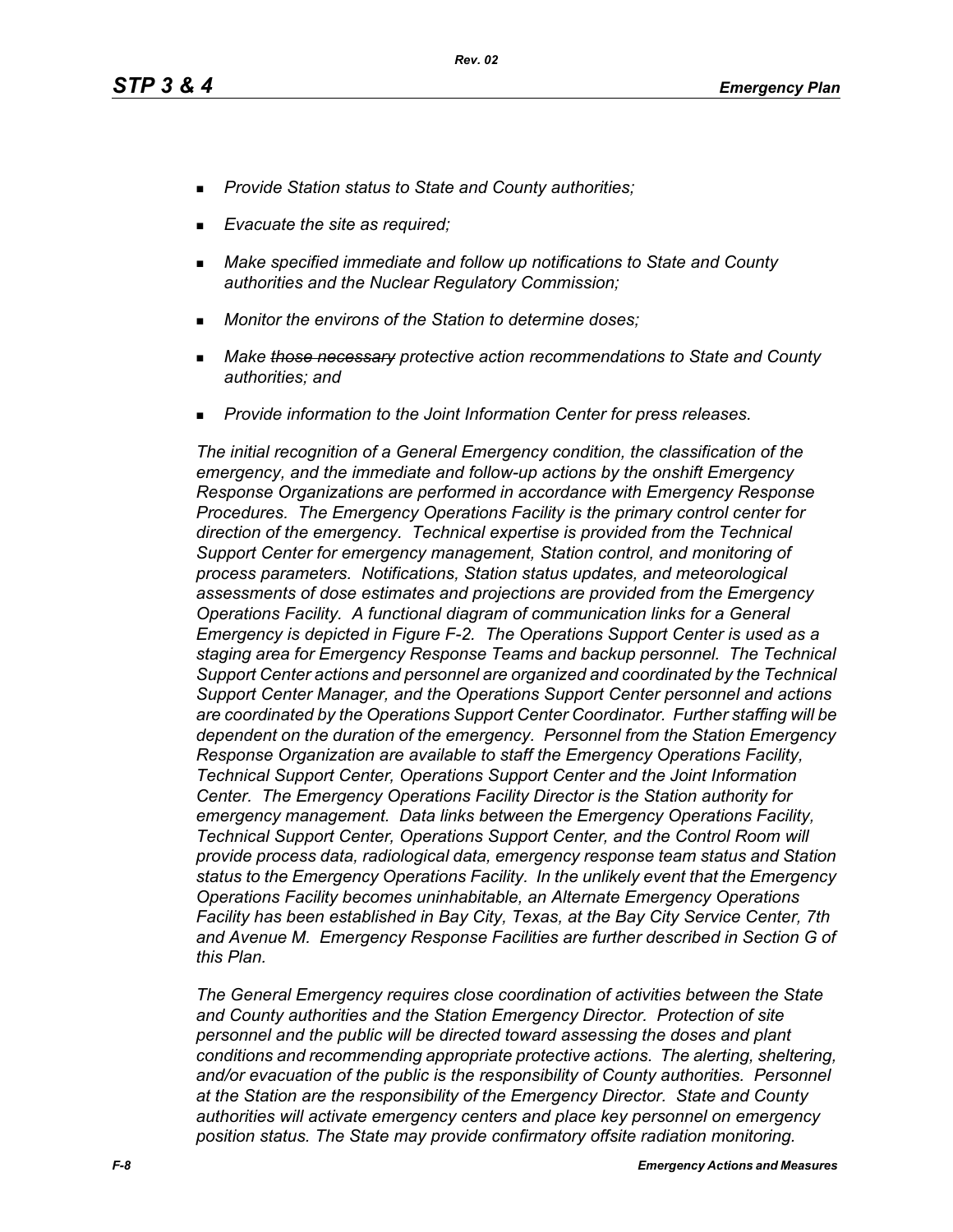*Section I provides additional details on offsite protective action recommendations. State and County authorities have formulated plans to alert, shelter and/or evacuate persons who may be subject to an exposure in excess of Environmental Protection Agency Protective Action Guidelines.* 

*Onsite radiological exposure control is described in Emergency Response Procedure 0ERP01-ZV-IN06, Radiological Exposure Guidelines, and Section J of this Plan.* 

*The Emergency Operations Facility Director will interface with the Nuclear Regulatory Commission and the State and County authorities. Provisions are made in the Emergency Operations Facility to accommodate various State, County, and Federal personnel. To ensure the consistency of actions and information, the Emergency Operations Facility Director shall remain the single onsite source for managing the emergency.* 

*The Joint Information Center will be used for briefing the news media. Media relations are described in Section K of this Plan.* 

*The General Emergency will be maintained until de-escalation, recovery, or termination occurs.* 

*Recovery actions for a General Emergency are described in 0ERP01-ZV-RE01, Recovery Operations and Section L of this Plan.* 

*An estimate of the exposure to the public near the Station because of an emergency condition will be performed in accordance with procedure 0ERP01-ZV-TP01, Offsite Dose Calculations.*

*Management of the General Emergency may continue for several days* an extended period *and relief of personnel will be required. Due to the possible length of time required to terminate this emergency classification, food, lodging, and transportation may be required for emergency personnel. These items are planned for in the General Emergency as depicted in Section C of this Plan and appropriate Emergency Response Procedures.*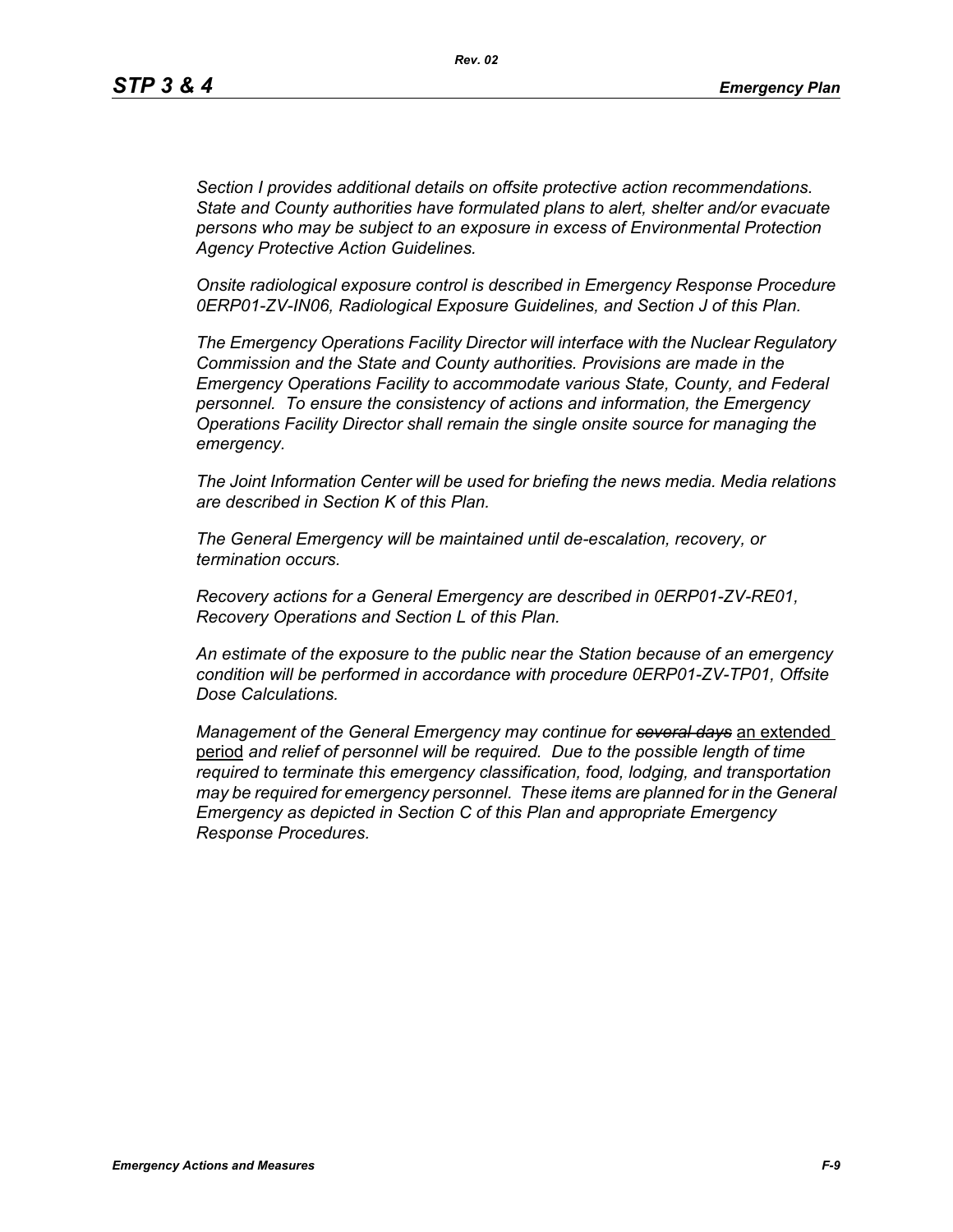

*Figure F-1 Emergency Response Facilities Communications Pathway Typical Functional Diagram Unusual Event*